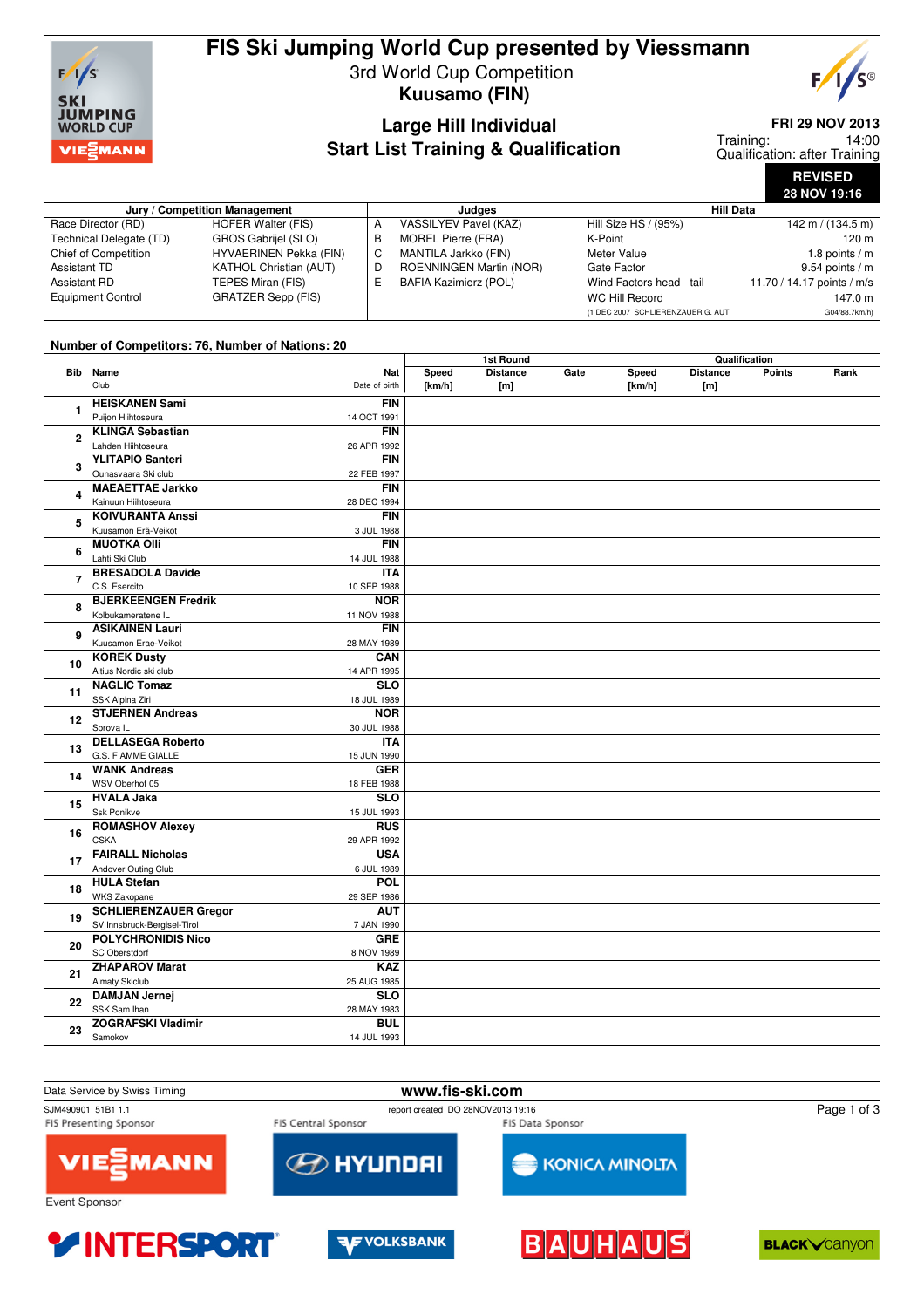

# **FIS Ski Jumping World Cup presented by Viessmann** 3rd World Cup Competition

**Kuusamo (FIN)**



## **Large Hill Individual Start List Training & Qualification**

**FRI 29 NOV 2013**

14:00 Qualification: after Training Training:

> **REVISED 28 NOV 19:16**

|          |                                    |               | 1st Round |                 | Qualification |        |                 |               |      |
|----------|------------------------------------|---------------|-----------|-----------------|---------------|--------|-----------------|---------------|------|
|          | <b>Bib</b> Name                    | Nat           | Speed     | <b>Distance</b> | Gate          | Speed  | <b>Distance</b> | <b>Points</b> | Rank |
|          | Club                               | Date of birth | [km/h]    | [m]             |               | [km/h] | [m]             |               |      |
|          |                                    |               |           |                 |               |        |                 |               |      |
| 24       | <b>SAMMELSELG Siim-Tanel</b>       | <b>EST</b>    |           |                 |               |        |                 |               |      |
|          | Nomme Sportclub, Lahden Hiihtoseur | 18 MAY 1993   |           |                 |               |        |                 |               |      |
|          | <b>KOZISEK Cestmir</b>             | <b>CZE</b>    |           |                 |               |        |                 |               |      |
| 25       | LSK Lomnice nad Popelkou           | 9 NOV 1991    |           |                 |               |        |                 |               |      |
|          |                                    |               |           |                 |               |        |                 |               |      |
| 26       | <b>ITO Daiki</b>                   | <b>JPN</b>    |           |                 |               |        |                 |               |      |
|          | Megmilk Snow Brand Ski Team        | 27 DEC 1985   |           |                 |               |        |                 |               |      |
|          | <b>NORDIN Carl</b>                 | <b>SWE</b>    |           |                 |               |        |                 |               |      |
| 27       | IF Friska Viljor                   | 23 DEC 1989   |           |                 |               |        |                 |               |      |
|          | <b>LAMY CHAPPUIS Ronan</b>         |               |           |                 |               |        |                 |               |      |
| 28       |                                    | <b>FRA</b>    |           |                 |               |        |                 |               |      |
|          | Bois D'amont                       | 10 SEP 1993   |           |                 |               |        |                 |               |      |
|          | <b>PCHELINTSEV Alexey</b>          | <b>KAZ</b>    |           |                 |               |        |                 |               |      |
| 29       | Almaty                             | 18 APR 1991   |           |                 |               |        |                 |               |      |
|          | <b>KANG Chil-Ku</b>                | <b>KOR</b>    |           |                 |               |        |                 |               |      |
| 30       |                                    |               |           |                 |               |        |                 |               |      |
|          | High1 Resort                       | 8 AUG 1984    |           |                 |               |        |                 |               |      |
| 31       | <b>CIKL Martin</b>                 | <b>CZE</b>    |           |                 |               |        |                 |               |      |
|          | Dukla Liberec                      | 17 AUG 1987   |           |                 |               |        |                 |               |      |
|          | <b>PUNGERTAR Matjaz</b>            | <b>SLO</b>    |           |                 |               |        |                 |               |      |
| 32       | SSK Menges                         | 14 AUG 1990   |           |                 |               |        |                 |               |      |
|          | <b>DESCOMBES SEVOIE Vincent</b>    | <b>FRA</b>    |           |                 |               |        |                 |               |      |
| 33       |                                    |               |           |                 |               |        |                 |               |      |
|          | Club des sports Chamonix           | 9 JAN 1984    |           |                 |               |        |                 |               |      |
| 34       | <b>CHOI Heung-Chul</b>             | <b>KOR</b>    |           |                 |               |        |                 |               |      |
|          | High1 Resort                       | 3 DEC 1981    |           |                 |               |        |                 |               |      |
|          | <b>JOHANSSON Robert</b>            | <b>NOR</b>    |           |                 |               |        |                 |               |      |
| 35       | Soere Aal IL                       | 23 MAR 1990   |           |                 |               |        |                 |               |      |
|          |                                    |               |           |                 |               |        |                 |               |      |
| 36       | <b>KAELIN Pascal</b>               | SUI           |           |                 |               |        |                 |               |      |
|          | Einsiedeln                         | 11 JAN 1993   |           |                 |               |        |                 |               |      |
| 37<br>38 | <b>BOYD-CLOWES Mackenzie</b>       | <b>CAN</b>    |           |                 |               |        |                 |               |      |
|          | Altius Nordic Ski Club             | 13 JUL 1991   |           |                 |               |        |                 |               |      |
|          | <b>KOFLER Andreas</b>              | <b>AUT</b>    |           |                 |               |        |                 |               |      |
|          | SV Innsbruck-Bergisel-Tirol        | 17 MAY 1984   |           |                 |               |        |                 |               |      |
|          | <b>ALEXANDER Nicholas</b>          | <b>USA</b>    |           |                 |               |        |                 |               |      |
| 39       |                                    |               |           |                 |               |        |                 |               |      |
|          | Lebanon Outing Club                | 24 AUG 1988   |           |                 |               |        |                 |               |      |
| 40       | <b>VELTA Rune</b>                  | <b>NOR</b>    |           |                 |               |        |                 |               |      |
|          | Lommedalen II                      | 19 JUL 1989   |           |                 |               |        |                 |               |      |
|          | <b>HLAVA Lukas</b>                 | <b>CZE</b>    |           |                 |               |        |                 |               |      |
| 41       | Dukla Liberec                      | 10 SEP 1984   |           |                 |               |        |                 |               |      |
|          | <b>MECHLER Maximilian</b>          | <b>GER</b>    |           |                 |               |        |                 |               |      |
| 42       |                                    |               |           |                 |               |        |                 |               |      |
|          | WSV Isny                           | 3 JAN 1984    |           |                 |               |        |                 |               |      |
| 43       | <b>STOCH Kamil</b>                 | <b>POL</b>    |           |                 |               |        |                 |               |      |
|          | <b>WKS ZAKOPANE</b>                | 25 MAY 1987   |           |                 |               |        |                 |               |      |
|          | <b>MATURA Jan</b>                  | <b>CZE</b>    |           |                 |               |        |                 |               |      |
| 44       | Dukla Liberec                      | 29 JAN 1980   |           |                 |               |        |                 |               |      |
|          | <b>HAZETDINOV Ilmir</b>            | <b>RUS</b>    |           |                 |               |        |                 |               |      |
| 45       | <b>CSKA</b>                        |               |           |                 |               |        |                 |               |      |
|          |                                    | 28 OCT 1991   |           |                 |               |        |                 |               |      |
| 46       | <b>HAJEK Antonin</b>               | <b>CZE</b>    |           |                 |               |        |                 |               |      |
|          | Dukla Liberec                      | 12 FEB 1987   |           |                 |               |        |                 |               |      |
|          | <b>NEUMAYER Michael</b>            | <b>GER</b>    |           |                 |               |        |                 |               |      |
| 47       | SK Berchtesgaden                   | 15 JAN 1979   |           |                 |               |        |                 |               |      |
| 48       | <b>FANNEMEL Anders</b>             | <b>NOR</b>    |           |                 |               |        |                 |               |      |
|          |                                    |               |           |                 |               |        |                 |               |      |
|          | Hornindal II                       | 13 MAY 1991   |           |                 |               |        |                 |               |      |
| 49       | <b>FREUND Severin</b>              | <b>GER</b>    |           |                 |               |        |                 |               |      |
|          | WSV DJK Rastbuechl                 | 11 MAY 1988   |           |                 |               |        |                 |               |      |
| 50       | <b>KASAI Noriaki</b>               | <b>JPN</b>    |           |                 |               |        |                 |               |      |
|          | Tsuchiya Home Ski Team             | 6 JUN 1972    |           |                 |               |        |                 |               |      |
|          | <b>SHIMIZU Reruhi</b>              | <b>JPN</b>    |           |                 |               |        |                 |               |      |
| 51       |                                    |               |           |                 |               |        |                 |               |      |
|          | Megmilk Snow Brand Ski Team        | 4 DEC 1993    |           |                 |               |        |                 |               |      |
| 52       | <b>GEIGER Karl</b>                 | <b>GER</b>    |           |                 |               |        |                 |               |      |
|          | SC Oberstdorf                      | 11 FEB 1993   |           |                 |               |        |                 |               |      |
|          |                                    |               |           |                 |               |        |                 |               |      |